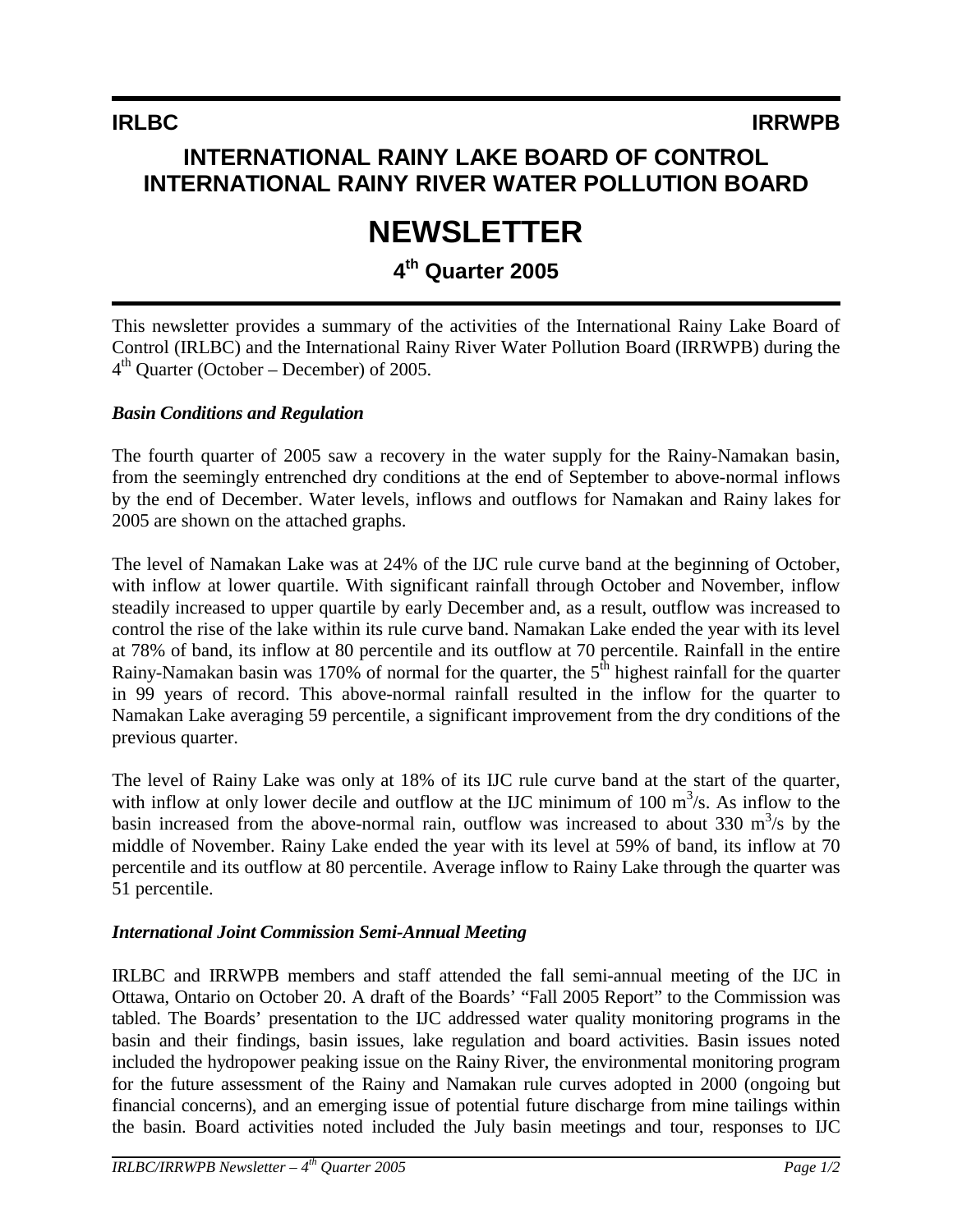requests regarding regulation concerns of the Border Lakes Association and the O'Shea fishery report on the Rainy River (see 3rd Quarter Newsletter) and the September tour of basin wastewater treatment facilities.

Following the Boards' presentation, Members and staff met with IJC staff to further discuss 2005 lake regulation and the response to the Border Lakes Association, and also the Board's recommendations on the Rainy River peaking issue.

#### *Rainy River Hydropower Peaking*

This issue has been reported upon in previous Newsletters. During the quarter, the Boards continued to discuss the issue with IJC staff and respond to their information requests. At the IJC October semi-annual meeting, the Boards recommended that the Commission confirm its authority and intent regarding peaking operations, initiate collaborative dialogue with the Companies regarding peaking during the spring spawning period, and pursue further studies if constraints on peaking in other than the spring season were to be considered. It was noted that studies would require significant resources (funds and personnel).

#### *Board Meeting Summary*

The Boards met once during the quarter, on October 20 in Ottawa in advance of their presentation to the IJC. The meeting focused on finalizing the Boards' presentation. No conference calls were held during the quarter.

*Questions or comments? Contact the Boards' Secretary:*

*Kari Layman USACE - St. Paul District 190 Fifth Street East St. Paul, Minnesota 55101 - 1638 Phone: 612 290-5424 Fax: 612 290-5841 Email: Kari.L.Layman@usace.army.mil*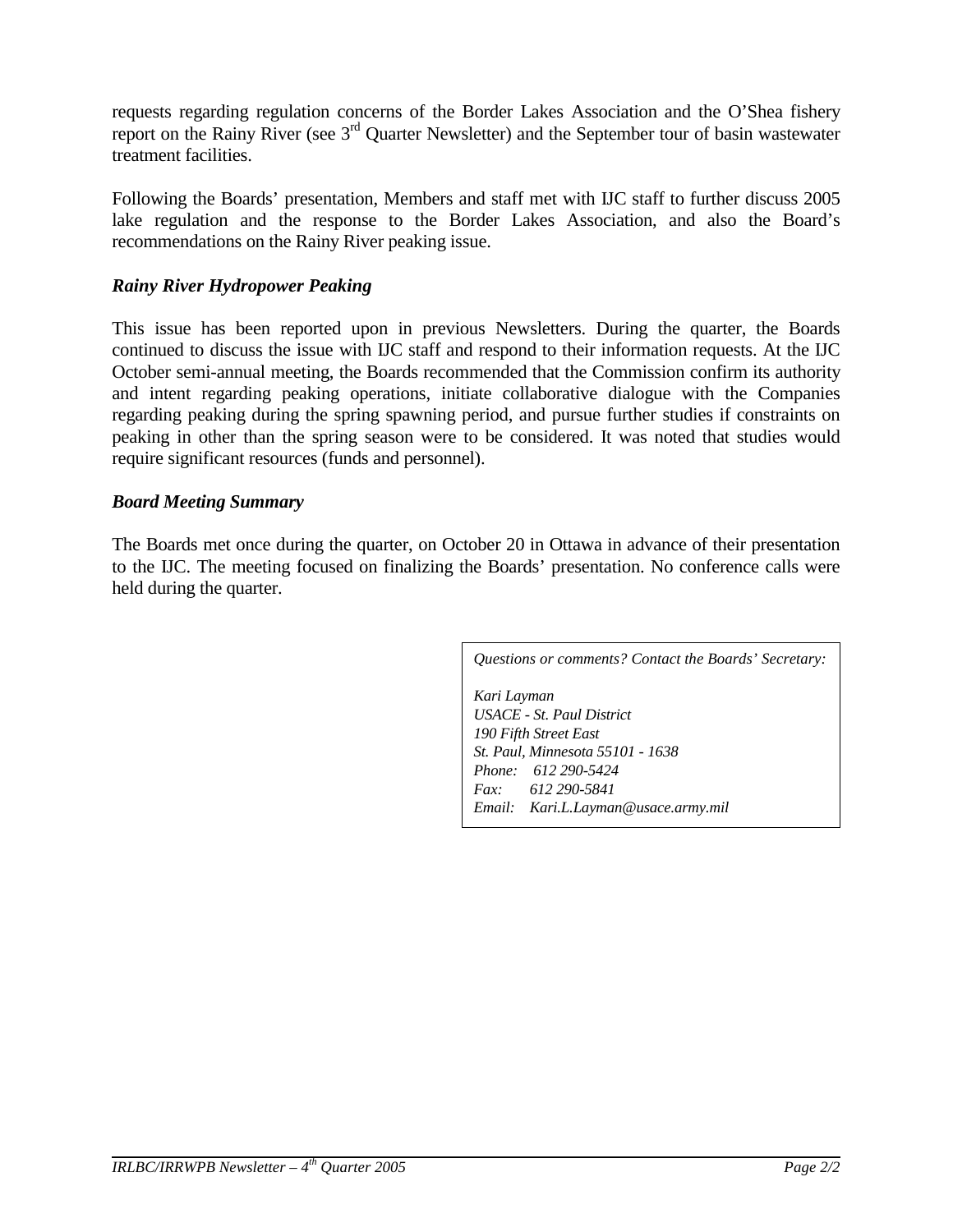

## NAMAKAN LAKE